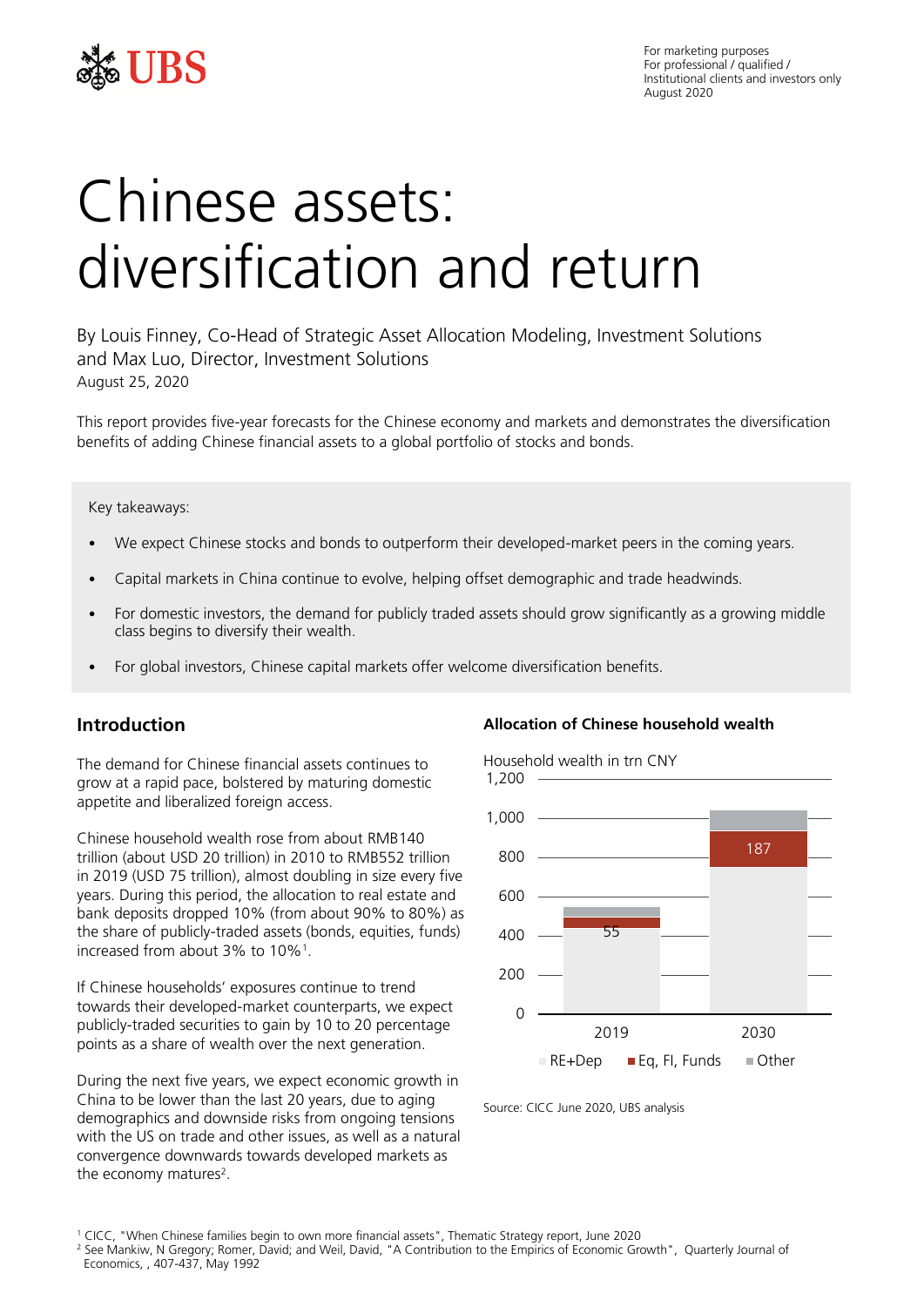However, Chinese activity is still expected to be strong relative to the global average, with abundant and distinct opportunities for investment. Domestic equities have a relatively low correlation with their developed-market peers, and benefit from a vast local customer base as well as a government committed to macroeconomic stabilization.

Financial deepening that brings China's share of capital markets closer to its standing in the global economy should be accompanied by additional inclusions and higher weightings in important market benchmarks, supporting flows from foreign investors as the process of liberalizing market access continues.

We expect Chinese equities will outperform the MSCI World Index over the next five years, with its sovereign debt also poised to post superior returns compared to G10 nations. Therefore, Chinese securities are attractive to global investors looking to maximize returns. In addition, history shows that these assets provide diversification benefits to an already well-balanced portfolio, a dynamic which we expect to continue over the next five years.

## **UBS-AM 5-year projections**

We forecast Chinese macroeconomic variables and financial market expectations from 2021 through 2025 to avoid short term, pandemicinduced distortions. Five-year expected returns are derived from market pricing as well as our assessment of projected economic factors in conjunction with our valuation models.

Our current projections call for 4.8% real GDP growth in China over the next five years, and some of this growth may be front-loaded due to the rebound from the pandemic. We expect consumer based-inflation to be 2.5% annually over the next five years with strong short-term disinflationary pressures initially. These combine to produce a nominal growth rate of 7.4%.

Recent gains in the market over the last few months now have equities closer to fair value, resulting in no multiple expansion in our base case scenario. We expect earnings growth to fall short of nominal growth by about 0.5 percentage points, meaning nominal earnings growth around 6.8%. We expect dividends to stay around their current 2% level.

## **UBS-AM 5-year projections**

August 2020

|                         | In CNY Terms                      |                                     |                        | In USD Terms               |                                     |                        |  |
|-------------------------|-----------------------------------|-------------------------------------|------------------------|----------------------------|-------------------------------------|------------------------|--|
| <b>Asset Class</b>      | <b>Geometric</b><br><b>Return</b> | <b>Standard</b><br><b>Deviation</b> | <b>Sharpe</b><br>Ratio | Geometric<br><b>Return</b> | <b>Standard</b><br><b>Deviation</b> | <b>Sharpe</b><br>Ratio |  |
| Cash [1]                | 2.0%                              | 1.3%                                | 0.00                   | 0.3%                       | 1.3%                                | 0.00                   |  |
| China 10-yr Gov         | 2.9%                              | 5.9%                                | 0.25                   | 1.2%                       | 5.9%                                | 0.18                   |  |
| China Gov Bonds         | 3.0%                              | 4.6%                                | 0.31                   | 1.2%                       | 4.6%                                | 0.23                   |  |
| China Policy Bank Bonds | 3.3%                              | 4.2%                                | 0.41                   | 1.5%                       | 2.7%                                | 0.50                   |  |
| China Corporate Bonds   | 3.4%                              | 4.7%                                | 0.38                   | 1.7%                       | 4.7%                                | 0.32                   |  |
| China Aggregate Bonds   | 3.1%                              | 4.6%                                | 0.35                   | 1.4%                       | 4.6%                                | 0.27                   |  |
| Chinese Equities        | 8.9%                              | 21.5%                               | 0.45                   | 8.9%                       | 22.9%                               | 0.50                   |  |
| Global Equities         | 7.8%                              | 16.7%                               | 0.42                   | 7.2%                       | 16.0%                               | 0.50                   |  |
| Inflation               | 2.5%                              |                                     |                        | 1.4%                       |                                     |                        |  |

[1] 1-month Treasury bills. Notes: Fixed income in USD terms are hedged. Chinese equities in USD terms are unhedged. Global equities are unhedged in both CNY and USD terms. Note: These estimates are UBS Asset Management's forward looking estimates of local equity market returns and currency impacts. Proxies for the local markets are can be represented by the MSCI series -A shares, S&P 500 for the US, MSCI EMU for the Euro, and MSCI Switzerland for the CHF indices.



## **Expected 5-yr performance of growth and inflation**

Annualized Rmb terms August 2020

| Economic Growth | 4.8%    |
|-----------------|---------|
| Inflation       | 2.5%    |
| Nominal Growth  | $7.4\%$ |

## **Expected 5-yr equity return**

| <b>Total return in Rmb</b>          | $8.9\%$  |
|-------------------------------------|----------|
| Valuation                           | $-0.1\%$ |
| <b>Dividends</b>                    | 2.0%     |
| Real earnings growth                | 4.3%     |
| Inflation                           | 2.5%     |
| Annualized Rmb terms<br>August 2020 |          |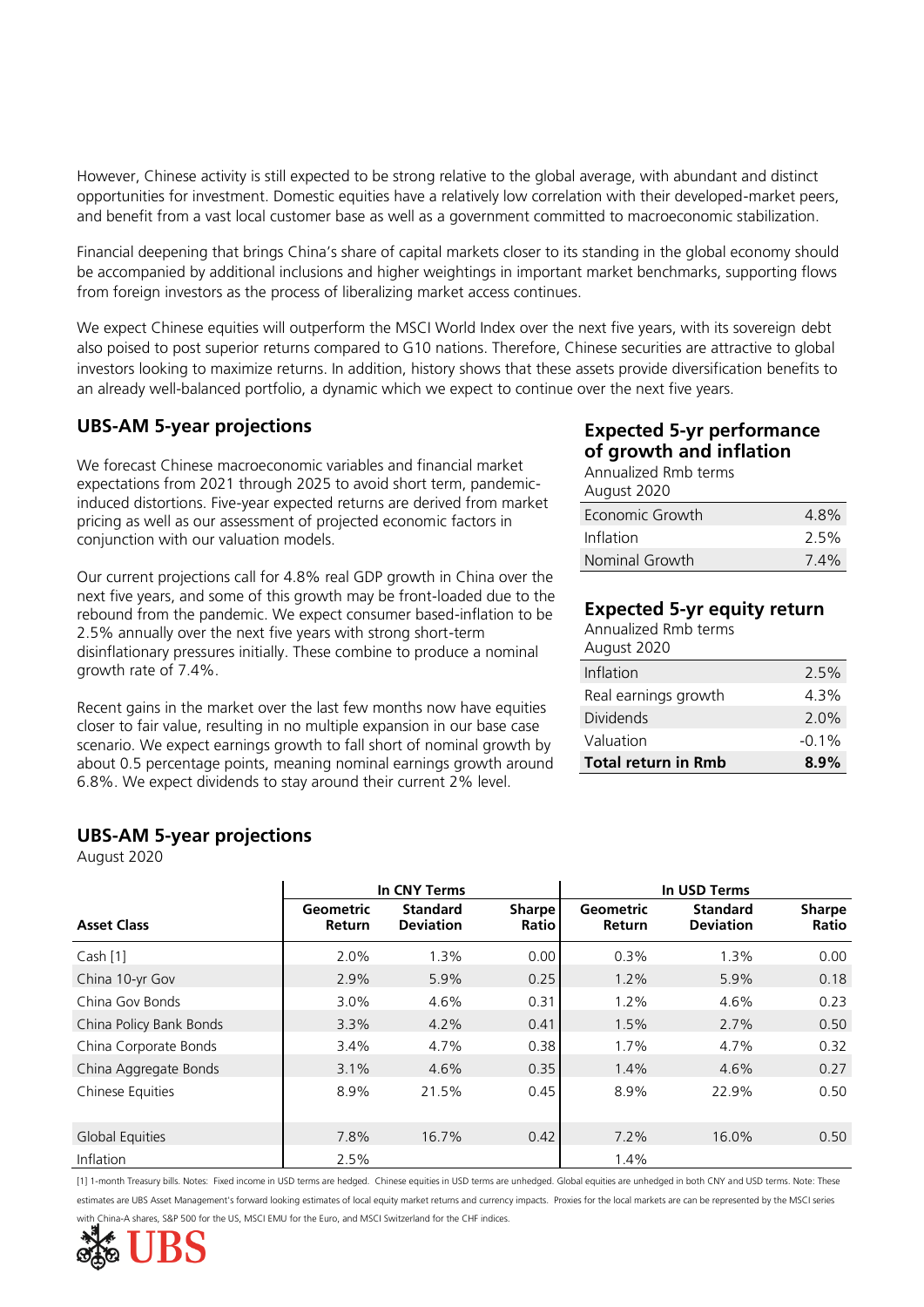The commitment of the Peoples Bank of China (PBoC) to a relatively stable currency means that there is a bit less uncertainty to the intermediate term movement of the renminbi. When we look at the returns in other currencies, we view the CNY (Chinese Yuan Renminbi) as very near fair value (again short-term views are different), so we see a near direct pass through of the total expected RMB 5-year equity returns of 8.9% into USD terms.

The euro and Swiss franc are undervalued and slightly undervalued respectively, resulting in better returns for unhedged investors from those regions.

## **5-yr Chinese equity returns and currency perspectives**

|                          | <b>Currency Perspectives</b> |            |            |            |  |
|--------------------------|------------------------------|------------|------------|------------|--|
| Annualized RMB terms     | <b>CNY</b>                   | <b>USD</b> | <b>EUR</b> | <b>CHF</b> |  |
| China Equity Local       | 8.9%                         | 8.9%       | 8.9%       | 8.9%       |  |
| Local Market return      | 8.9%                         | 5.9%       | $8.1\%$    | 7.2%       |  |
| Unhedged currency impact |                              | $0.0\%$    | $-0.7%$    | 0.4%       |  |
| Total return unhedged    |                              | 8.9%       | $8.2\%$    | 9.3%       |  |
| Hedged currency impact   |                              | $-1.7\%$   | $-2.6%$    | $-2.8%$    |  |
| Total return hedged      |                              | 7.2%       | 6.3%       | 6.1%       |  |

Note: These estimates are UBS Asset Management's forward looking estimates of local equity market returns and currency impacts. Proxies for the local markets are can be represented by the MSCI series with China-A shares, S&P 500 for the US, MSCI EMU for the Euro, and MSCI Switzerland for the CHF indices.

We expect the current differentials in short rates to continue for the next few years. Thus, hedging costs reduce the attractive 8.9% equity return by 1.7 to 2.8 percentage points. As for fixed income and cash, current yields are always the starting point for expected returns. We expect cash rates in China to be quite low—around 1.5% to 2.0% for the next few years, with more downside risk than upside. These are well above rates in other developed markets.

We have a similar expectation for the Chinese10-year bond yield: it should hover around these levels for the next few years, generating a return of 2.9%. The Chinese 10 year bond is expected to post superior performance compared to similar-dated debt in developed markets.

For example, consider the US 10-year bond, which had a starting yield of 0.5% at the end of July. That starting yield coupled with a rising interest rate environment produces an expected return over the next five years of - 1.6%, but a hedged Chinese 10-year government bond should earn 1.2% (a 2.8% percentage point differential).

Similarly, for a Eurozone investor investing in the 10-year German bund, this expected premium from investing in Chinese bonds grows larger, estimated at -2.6% over this period.

## **Expected 5-yr return from hedged 10-yr bonds** August 2020



Source: UBS Asset Management, August 2020

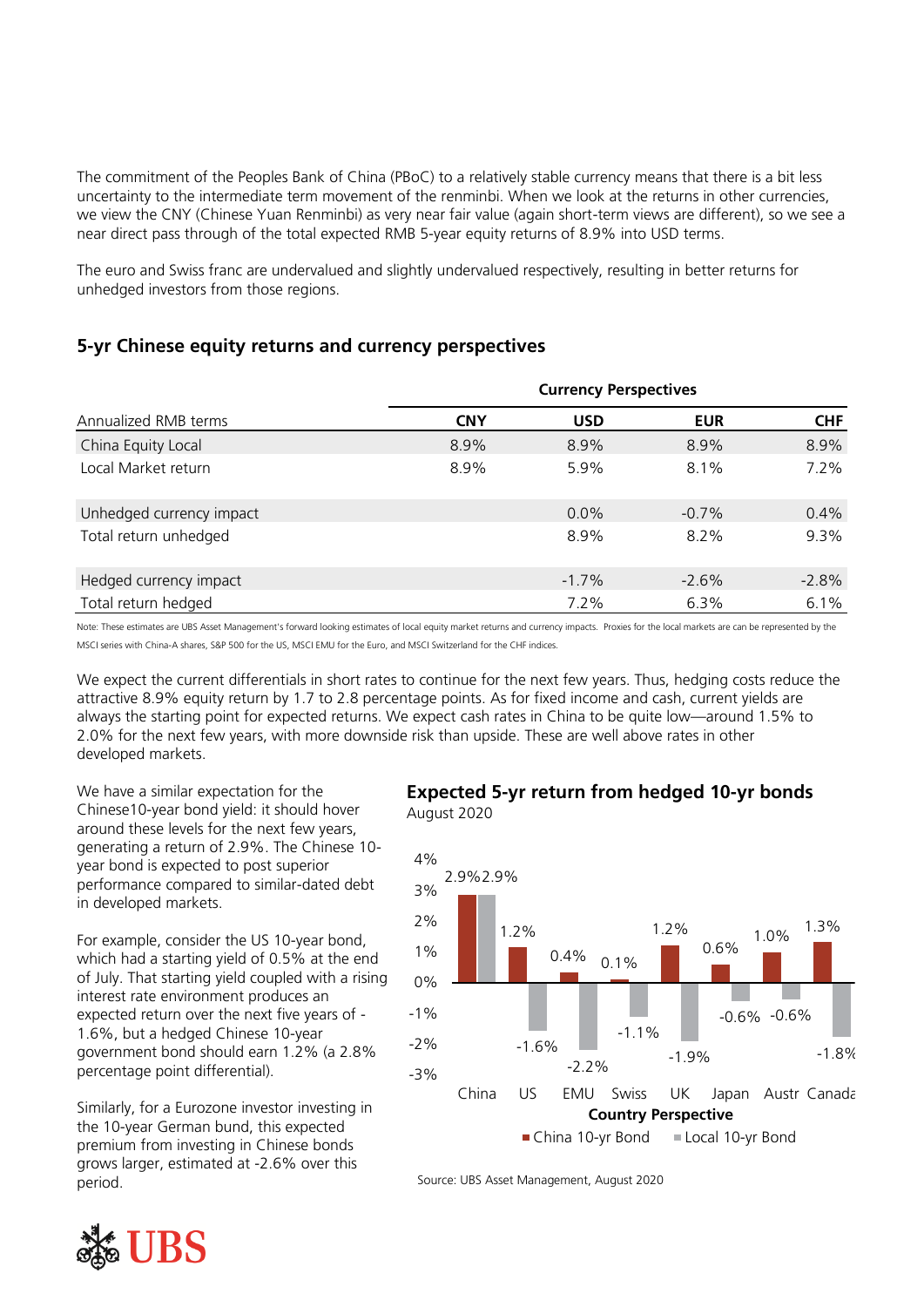## **Volatility, correlations, and liquidity**

Equity volatility has declined from elevated levels from 2013 through 2015. Currently, we expect volatility to continue to be in the low 20% area but would not be surprised to see it decline into the high teens.

The stock-bond correlation in China has been unstable over the past decade. In the early part of the 2010s, it was positive, but subsequently declined and has been slightly negative over the last five years (-0.11 for CSI 300 versus ChinaBond Treasuries). We model the stock-bond correlation to be slightly above zero, matching the experience since 2013 (0.09 correlation). Historically, this is a reasonable assumption, though at times we see some negative correlation in times of stress.

### **Measuring diversification benefits for global investors**

Our projections for above-average performance in Chinese equities and fixed income provide a compelling case to add or increase exposure to these securities to increase returns. Importantly, history has shown that even when Chinese financial assets have underperformed, there are diversification benefits from including them in the portfolio as well – a difficult achievement when making additions to an already well-balanced set of holdings.

Chinese equities lagged their developed and emerging market peers over the past five years, but the introduction of Chinese stocks and fixed income to a diversified global portfolio denominated in US dollars tended to produce incremental improvements in the Sharpe ratio during this period.

Applying a similar analysis to our five-year return projections, we find a similar enhancement in diversification and risk reduction on a forward-looking basis for USD investors.



|                                   | <b>Initial</b><br><b>Allocation</b> | Move 5% into a 50/50<br>Chinese portfolio |        |        |         |
|-----------------------------------|-------------------------------------|-------------------------------------------|--------|--------|---------|
|                                   | 60/40                               | А                                         | В      | C      | D       |
| MSCI China NR USD                 | 0.0%                                | 2.5%                                      | 0.0%   | 0.0%   | $0.0\%$ |
| MSCI China All Shares NR USD      | 0.0%                                | 0.0%                                      | 2.5%   | 0.0%   | 0.0%    |
| MSCI China A NR USD               | 0.0%                                | 0.0%                                      | 0.0%   | 2.5%   | 0.0%    |
| MSCI China H NR USD               | 0.0%                                | 0.0%                                      | 0.0%   | 0.0%   | 2.5%    |
| <b>S&amp;P 500 TR USD</b>         | 30.0%                               | 30.0%                                     | 30.0%  | 30.0%  | 30.0%   |
| BBgBarc US Agg Bond TR USD        | 40.0%                               | 37.5%                                     | 37.5%  | 37.5%  | 37.5%   |
| BBgBarc China Aggregate TR Hedged | 0.0%                                | 2.5%                                      | 2.5%   | 2.5%   | 2.5%    |
| FTSE Treasury Bill 1 Mon USD      | 0.0%                                | 0.0%                                      | 0.0%   | 0.0%   | 0.0%    |
| MSCI EAFE NR USD                  | 20.0%                               | 18.0%                                     | 18.0%  | 18.0%  | 18.0%   |
| MSCI EM ex China NR USD           | 10.0%                               | 9.5%                                      | 9.5%   | 9.5%   | 9.5%    |
| Total                             | 100.0%                              | 100.0%                                    | 100.0% | 100.0% | 100.0%  |
| Total Equity                      | 60.0%                               | 60.0%                                     | 60.0%  | 60.0%  | 60.0%   |
| Total FI and Cash                 | 40.0%                               | 40.0%                                     | 40.0%  | 40.0%  | 40.0%   |
| Total Intl Eq                     | 30.0%                               | 30.0%                                     | 30.0%  | 30.0%  | 30.0%   |
| Total China Eq                    | 0.0%                                | 2.5%                                      | 2.5%   | 2.5%   | 2.5%    |
| China Fl                          | 0.0%                                | 2.5%                                      | 2.5%   | 2.5%   | 2.5%    |
| Total China                       | 0.0%                                | 5.0%                                      | 5.0%   | 5.0%   | 5.0%    |
| <b>5-yr Statistics</b>            |                                     |                                           |        |        |         |
| Geometric Return                  | 6.38                                | 6.54                                      | 6.45   | 6.39   | 6.31    |
| Arithmetic Return                 | 6.59                                | 6.74                                      | 6.66   | 6.61   | 6.53    |
| <b>Standard Deviation</b>         | 8.81                                | 8.83                                      | 8.83   | 8.83   | 8.78    |
| Sharpe Ratio                      | 0.625                               | 0.641                                     | 0.632  | 0.625  | 0.620   |
| <b>10-yr Statistics</b>           |                                     |                                           |        |        |         |
| Geometric Return                  | 7.15                                | 7.20                                      | 7.20   | 7.23   | 7.08    |
| Arithmetic Return                 | 7.27                                | 7.32                                      | 7.31   | 7.33   | 7.20    |
| <b>Standard Deviation</b>         | 8.29                                | 8.30                                      | 8.27   | 8.21   | 8.29    |
| Sharpe Ratio                      | 0.809                               | 0.815                                     | 0.817  | 0.825  | 0.800   |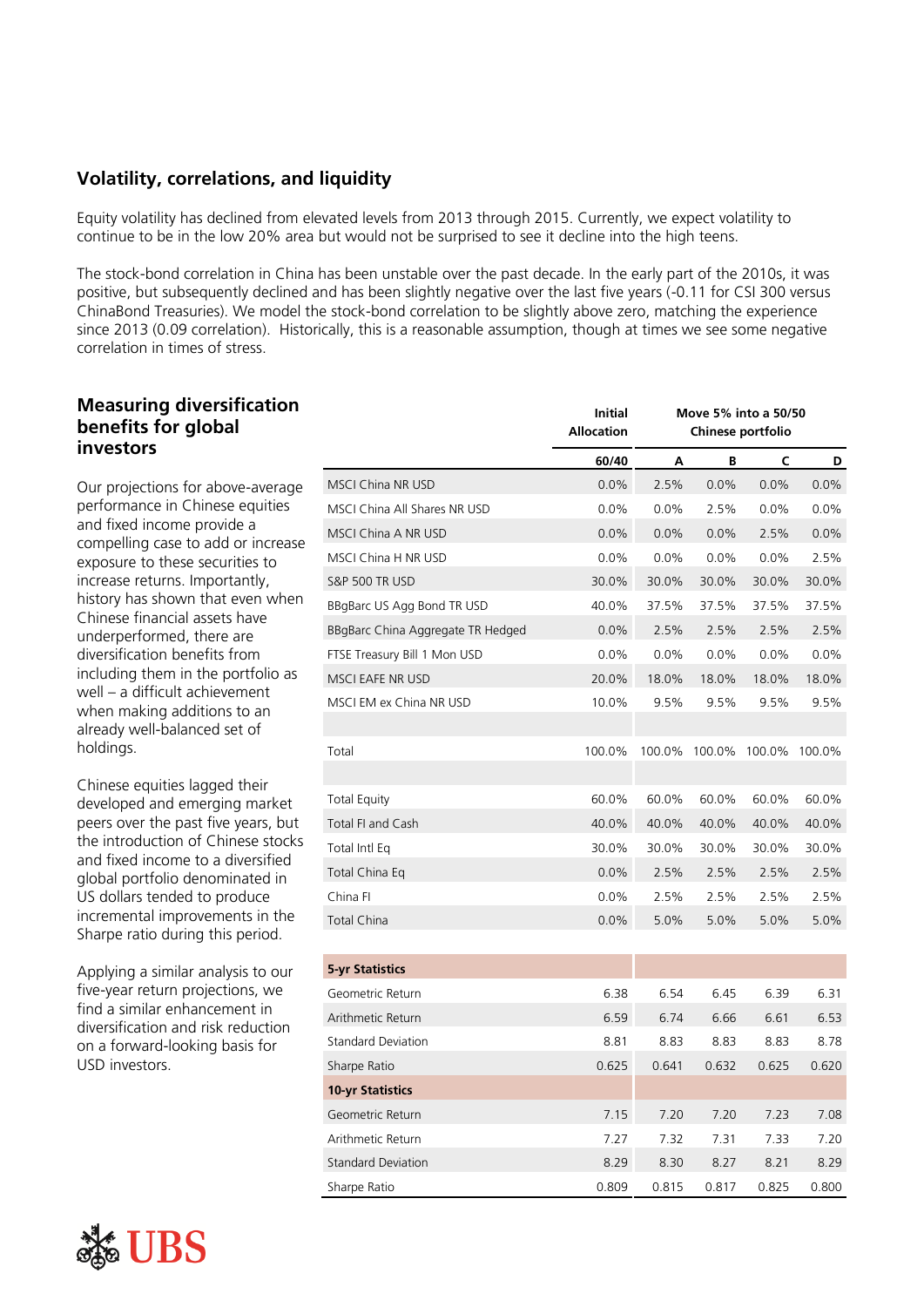## **Diversification benefits from USD perspective**

60/40 Portfolio

|                              | <b>Starting</b><br>portfolio | Add 5% to<br><b>Chinese assets</b> |
|------------------------------|------------------------------|------------------------------------|
| Developed Market Equites     | 55.0%                        | 55.0%                              |
| Emerging Markets x China Unh | 5.0%                         | 2.5%                               |
| China Eq Unh                 | 0.0%                         | 2.5%                               |
| Global Aggregate Hedged      | 40.0%                        | 37.5%                              |
| China Aggregate Hedged       | 0.0%                         | 2.5%                               |
| Total                        | 100.0%                       | 100.0%                             |
|                              |                              |                                    |
| 5-year Expected Return       | 4.2%                         | 4.3%                               |
| <b>Standard Deviation</b>    | 10.3%                        | 10.2%                              |
| Sharpe ratio                 | 0.43                         | 0.44                               |

## **Conclusion**

Our expected returns for the next five years for Chinese equities are generally higher than for other global markets, but along with the higher return comes higher risk. The fixed income markets add another dimension—current yields are meaningfully more attractive than other markets, and the growing corporate bond market in both CNY and USD terms offers another vehicle to increase exposures to the country. We expect demand for Chinese assets to be strong domestically, with an additional steady flow of funds from abroad as new equity and bond markets evolve.

We have always maintained that China is distinct and unique. It is neither a typical emerging market nor one completely in synch with other developed nations. The economy is huge and has tremendous technological and manufacturing expertise. These phenomena help foster a suite of relatively uncorrelated financial assets that will continue to offer diversification benefits to investors.